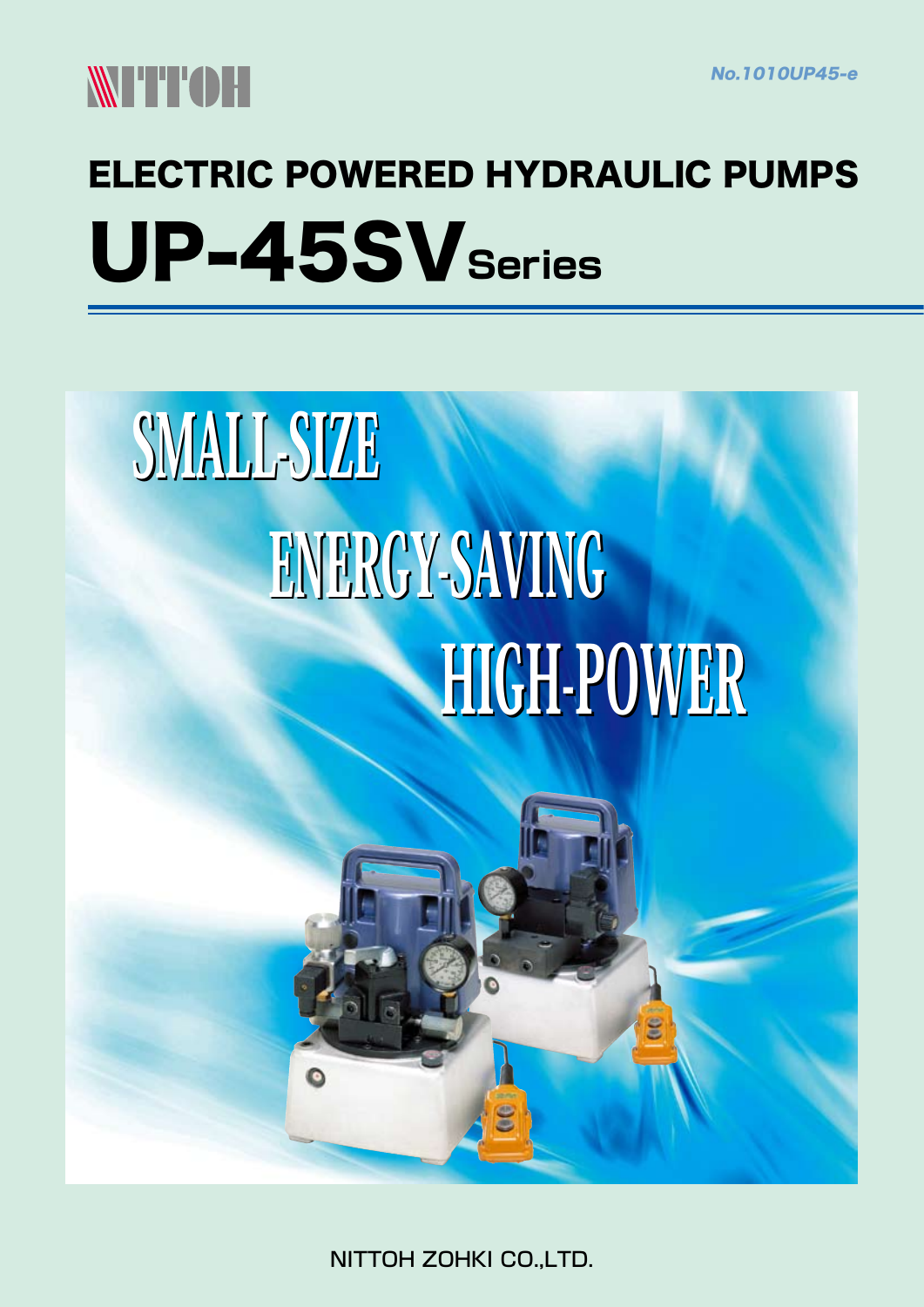### UP-45SV-Electric/Hydraulic Pumps

- These pumps feature special 2-stage plunger pumps,providing high flow of 2.5ℓ at 1st stage upto 7MPa by means of unloading valves, firstly introduced in this class.
- The pumps are designed to sesily accept various kind of such stacking valves as solenid valves,relief valves, check valves,etc. for almost any application. Solenoid valved pumps cmps combine maximm productivity and energy saving with ease of use, and are ideal choice for production, lifting and maintenance applications.
- Lightweight and portble-16 to 20 kgs, with easy carry handles.



Capacity  $\pmb{\ell}$ 

3.0

5.0

1st Stage  $\begin{vmatrix} 2st & 5ts \end{vmatrix}$  2st Stage 2st Stage  $\begin{vmatrix} 2 \end{vmatrix}$   $\begin{vmatrix} 2 \end{vmatrix}$   $\begin{vmatrix} 2 \end{vmatrix}$ 

70 7 0.35 2.5

Usable Oil

2.0

4.0

| <b>COMMON SPECIFICATIONS</b> |                          |                                                                  |  |                 |  |
|------------------------------|--------------------------|------------------------------------------------------------------|--|-----------------|--|
| Type                         | Electric Motor (50/60Hz) | <b>Hydraulic Pump</b>                                            |  | Reservoir       |  |
|                              | 0.45KW AC230V 50/60Hz    | $\vert$ Max. Work. Pressure MPa $\vert$ Flow Rate ( $\ell$ /min) |  | Capacity Usable |  |

| Remarks: 5 & resrevoir pump (usable oil: 4 &) are also available on request. |  |  |  |
|------------------------------------------------------------------------------|--|--|--|

single phase, commutator type, insulation "E", Max. 4.5 A.

UP-45SV

UP-45SVL

#### **Features and Function of Each Model**

|                    | Model No.                                  | Valve                                                       | <b>Pump function</b>                                                                                                                                                                                                 | Contorol                       | Fitted w/                   | Weight             |
|--------------------|--------------------------------------------|-------------------------------------------------------------|----------------------------------------------------------------------------------------------------------------------------------------------------------------------------------------------------------------------|--------------------------------|-----------------------------|--------------------|
| 공<br>single-acting | <b>UP-45SVG-0</b>                          | <b>Basic type</b><br>With P.T. manifold, without any valve. |                                                                                                                                                                                                                      |                                | Hand pendant Pressure gauge | 14.3 <sub>kg</sub> |
|                    | Manual<br><b>UP-45SVG-1</b><br>3-way Valve |                                                             | A single-acting ram is actuated by 3-way<br>manual valve. Advance/Hold/Retract.                                                                                                                                      | Manual valve<br>Hand pendant   | Pressure gauge              | 16.1Kg             |
|                    | <b>UP-45SVG-4</b>                          | Solenoid w/                                                 | "Advance" with ON switch depressed and the<br>motor running, the moror stops and "Hold"<br>hand pendant with the switch released. "Retract" with OFF<br>switch depressed. Advance/Hold/Retract.                      | 2-way<br>solenoid<br>valve     | Pressure gauge              | 17.2 <sub>kg</sub> |
|                    | <b>UP-45SVG-2</b>                          | 2-way<br>solenoid valve                                     | "Advance" with ON switch depressed and the<br>motor running. "Retract" with the switch released<br>and the motorstops. Advance/auto Retract.                                                                         | Solenoid w/<br>hand<br>pendant | Pressure gauge              | 18.5 <sub>kg</sub> |
| 공<br>double-acting | <b>UP-45SVG-7</b>                          | manual valve                                                | 4-way 3-pos. A double-acting ram is actuated by 4-way<br>manual valve. Advance/Hold/Retract.                                                                                                                         | Manual velve<br>hand pendant   | Pressure gauge              | 16.1kg             |
|                    | <b>UP-45SVG-5</b>                          | 4-way 2-pos.                                                | "Advance" with ON switch depressed and the<br>motor running, the moror stops with ON switch<br>solenoid valve released. "Retract" with OFF switch depressed<br>and the motor running. Advance/Retract.               | Solenoid w/<br>hand<br>pendant | Pressure gauge              | 18.5kg             |
|                    | <b>UP-45SVG-8SP</b><br><b>UP-45SVG-8WP</b> | solenoid<br>valve/check<br>valve $(s)$                      | 4-way 3-pos. Advance/"A" port Hold/Retract with stacking type<br>pilot-operated check valve fitted on "A" port line.<br>UP-45SVG-8WP allows pressure holding on both<br>"A"and "B" port lines. Advance/Hold/Retract. | Solenoid w/<br>hand<br>pendant | Pressure gauge              | 18.5kg             |
|                    | <b>UP-45SVG-8R</b>                         | 4-way 3-pos.<br>solenoid<br>valve/relief<br>valve (s)       | "A" and/or "B" port pressure is adjustable with<br>stacking type double relief valves. Advance/<br>Retract.pressure holding type pumps are<br>available with additional check valves.                                | Solenoid w/<br>hand<br>pendant | Pressure gauge 21.0kg       |                    |
|                    | <b>UP-45SVG-8A</b><br><b>UP-45SVG-8H</b>   | $ 4$ -way 3-pos.<br>solenoid valve                          | UP-45SVG is fitted with "A" port block solenoid valve.<br>Open centre type splenoid valve is mounted on Model<br>UP-45SVG-8H pump. Advance/Hold/Retract.                                                             | Solenoid w/<br>hand pendant    | Pressure gauge              | 19.0kg             |

Pressure switches are additionally fitted for applications where system pewssure must be maintaimed over a period of time or fixed force is repeatedly requied.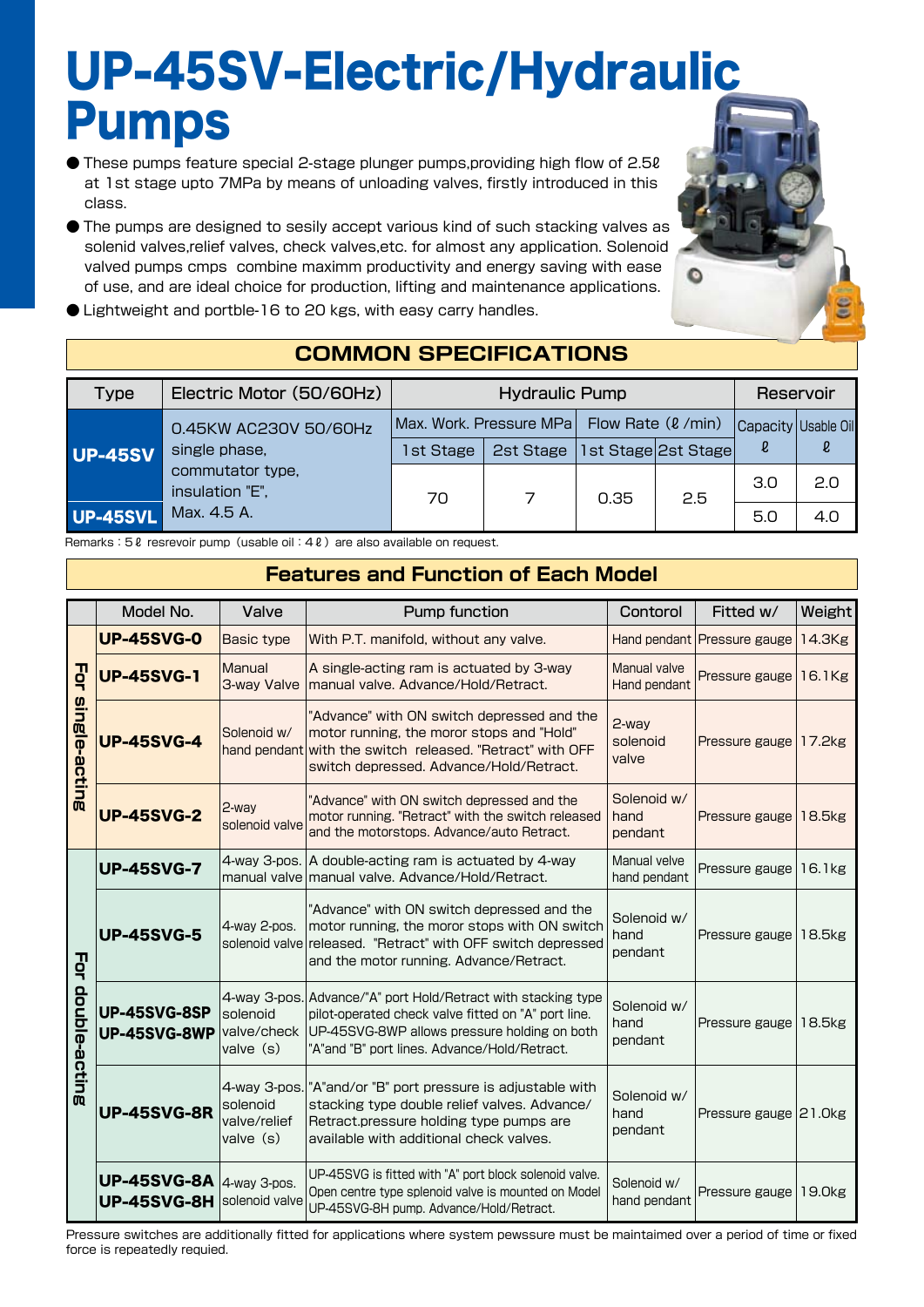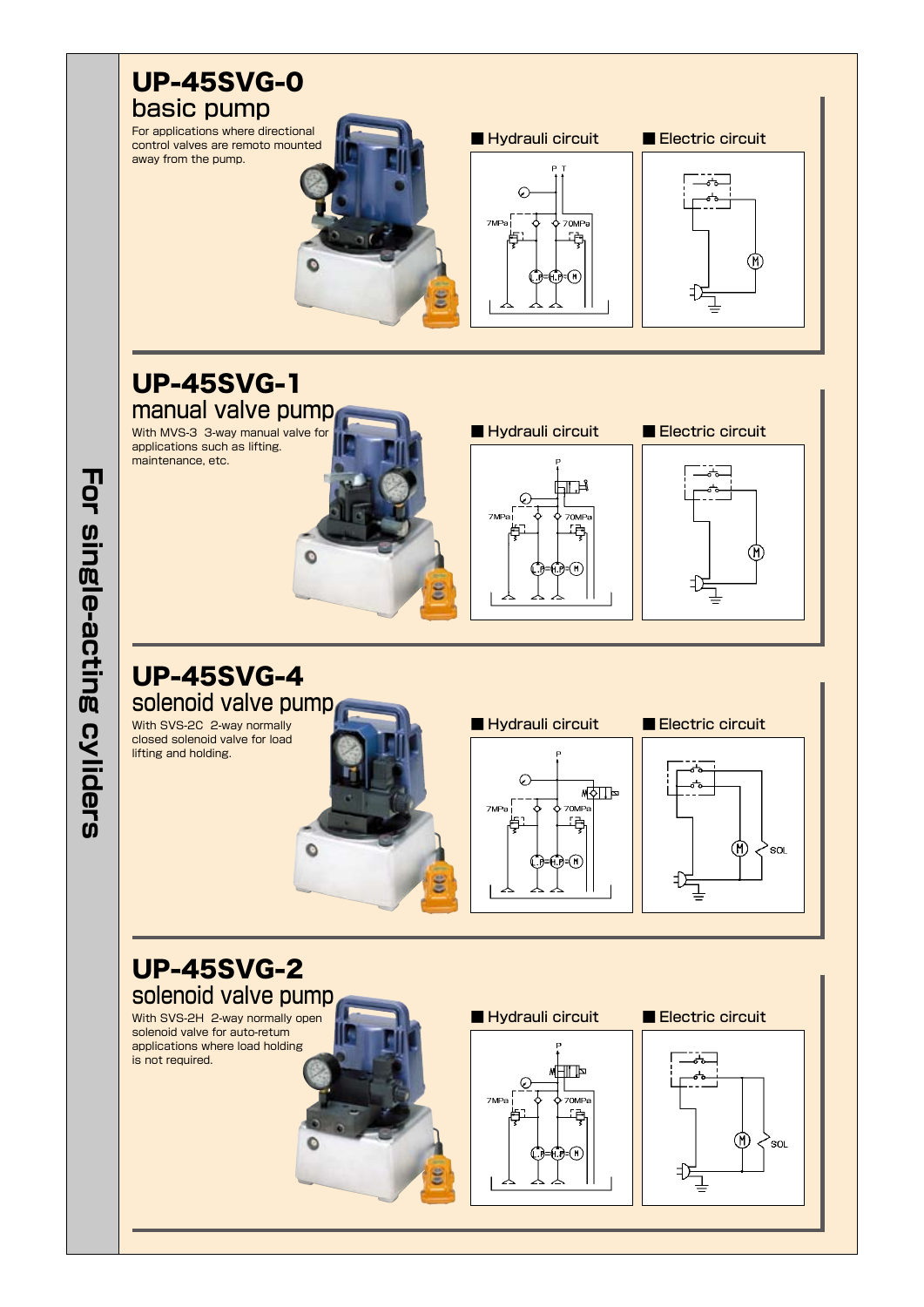

For double-acting **For double-acting cyliders** cyliders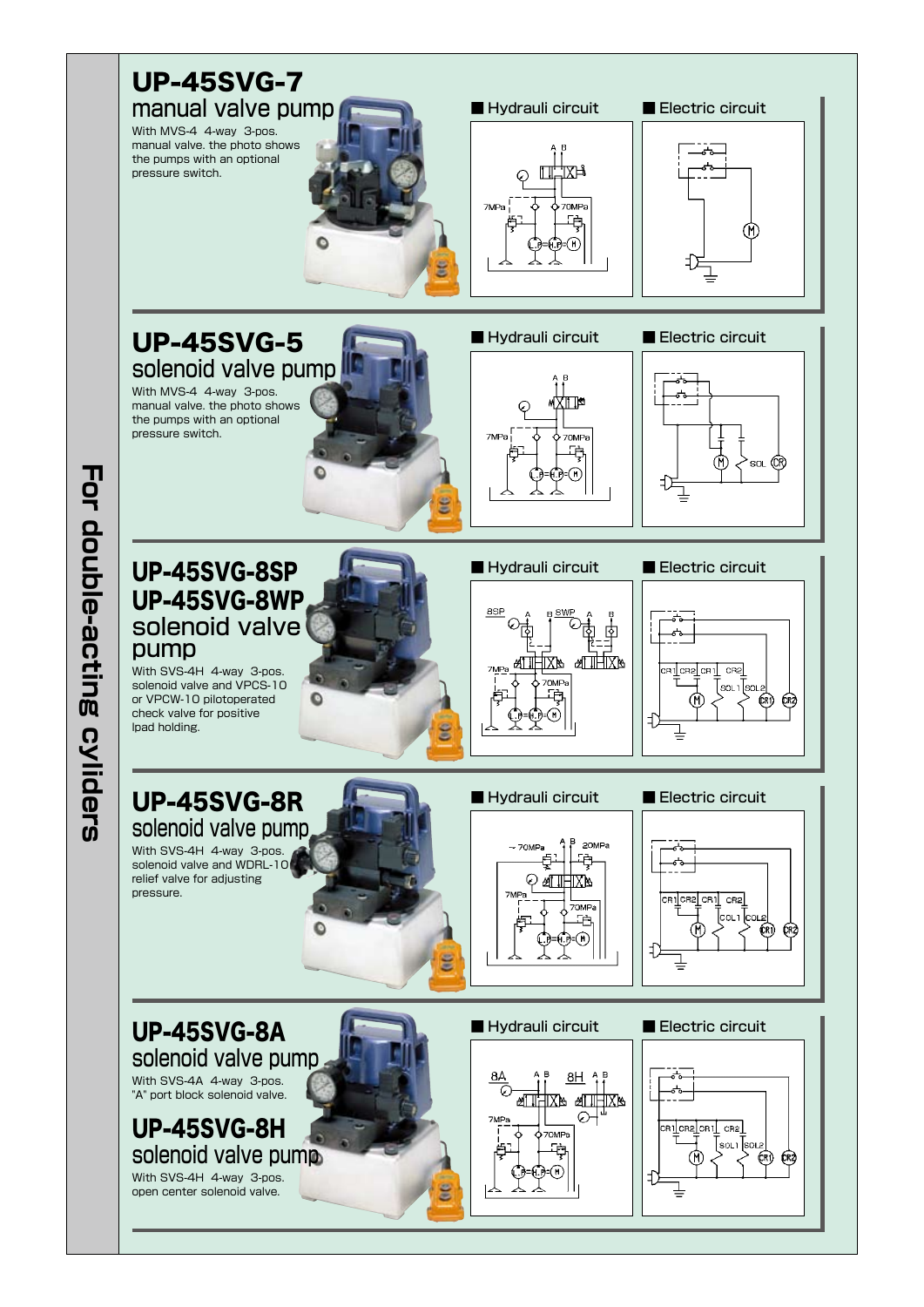#### **Stacking valves and Accessories**

| <b>Description</b>                                        | <b>Model</b>                                                 | <b>Photos</b> | Used with pump models                                                                                         |
|-----------------------------------------------------------|--------------------------------------------------------------|---------------|---------------------------------------------------------------------------------------------------------------|
| Pressure gauge                                            | PGF-63-1000G                                                 |               | All models of<br>UP-45SVG- Series pumps                                                                       |
| 2-pos. push button switch                                 | <b>SW-1</b>                                                  |               | All models of<br>UP-45SVG- Series pumps                                                                       |
| Self-hold push button<br>switch                           | $SW-3$                                                       |               | Option                                                                                                        |
| Universal Pressure switch                                 | <b>PS-100MP</b>                                              |               | Option                                                                                                        |
| 3-way 2-pos. manual valve                                 | MVS-3<br>MVS-4                                               |               | <b>UP-45SVG-1</b>                                                                                             |
| 4-way 3-pos. manual valve                                 |                                                              |               | <b>UP-45SVG-7</b>                                                                                             |
| 4-way 3-pos. solenoid<br>valve                            | SVS-4H                                                       |               | UP-45SVG-8SP<br>UP-45SVG-8WP<br><b>UP-45SVG-8R</b><br>UP-45SVG-8H                                             |
|                                                           | SVS-4A                                                       |               | <b>UP-45SVG-8A</b>                                                                                            |
| 2-way normally closed solenoid valve                      | SVS-2C<br>SVS-2H                                             |               | <b>UP-45SVG-4</b>                                                                                             |
| 2-way normally open solenoid valve                        |                                                              |               | <b>UP-45SVG-2</b>                                                                                             |
| 4-way 2-pos. solenoid valve                               | SVS-5                                                        |               | <b>UP-45SVG-5</b>                                                                                             |
|                                                           | VPCS-10                                                      |               | UP-45SVG-8SP                                                                                                  |
| pilot-operated check valve                                | VPCW-10                                                      |               | UP-45SVG-8WP                                                                                                  |
| Fitting plate for pressure<br>gauge or pressure switch    | <b>MBS-10</b>                                                |               | <b>UP-45SVG-2</b><br><b>UP-45SVG-5</b><br>UP-45SVG-8SP $\angle$ 8WP<br><b>UP-45SVG-8R</b><br>UP-45SVG-8A / 8H |
| Fitting adaptors for pressure<br>gauge or pressure switch | GT-10<br>(for pressure gauge)<br>PT-10 (for pressure switch) |               | <b>UP-45SVG-0</b><br><b>UP-45SVG-1</b><br><b>UP-45SVG-7</b><br>Option                                         |
| <b>Relief valve</b><br>WDRL-10                            |                                                              |               | <b>UP-45SVG-8R</b>                                                                                            |
| Counter balance valve                                     | SQ-10                                                        |               | Option                                                                                                        |